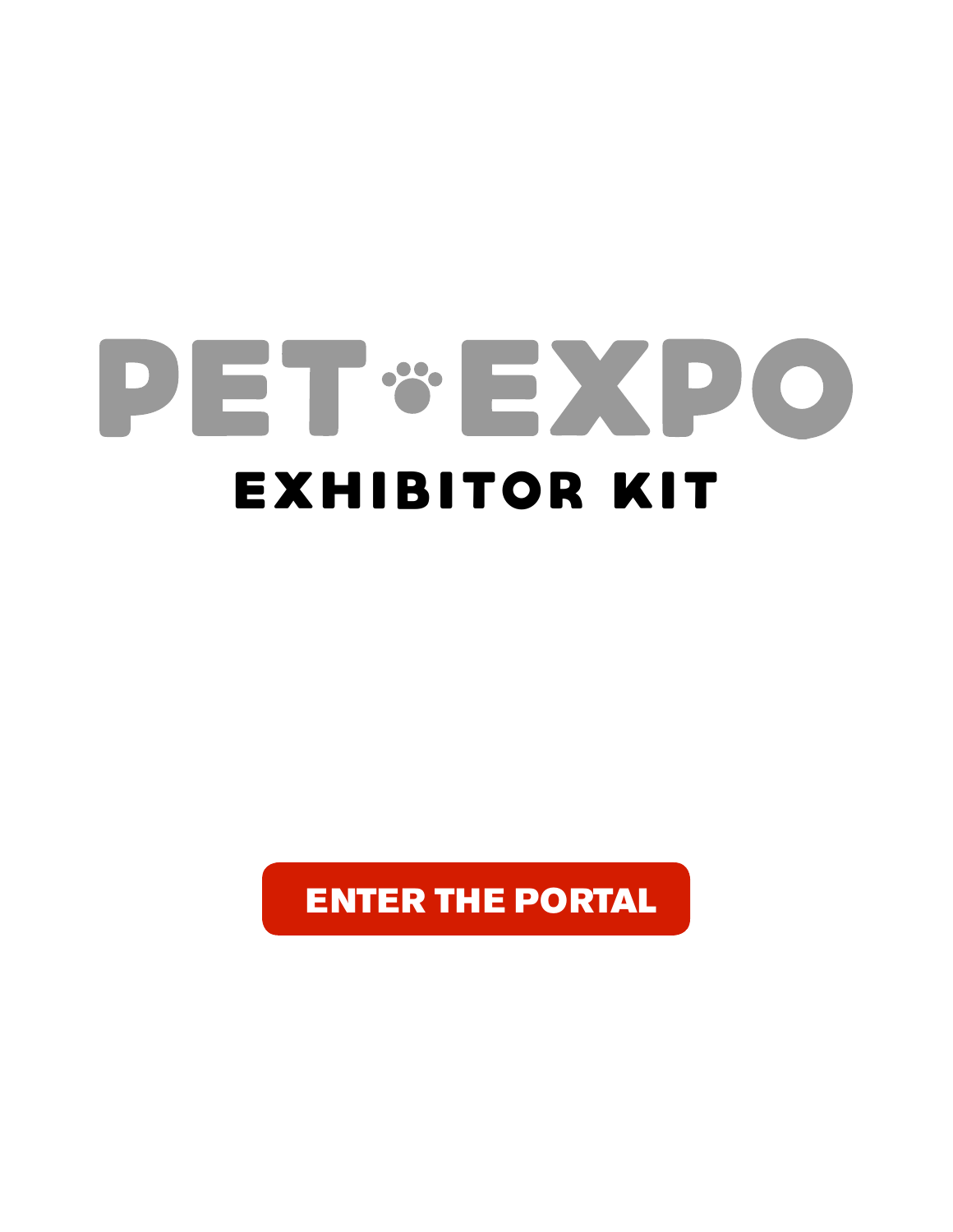



# General EXHIBITOR INFORMATION

## STANDARD BOOTH SPACE INCLUDES:

- A standard exhibitor space includes:
- ★ One 10' wide and 10' deep booth structure (for standard booths)
- One flame-retardant 8' back drape

and 3' divider between you and your neighbor.

- ★ One 6' or 8' table
- **★ Two folding side chairs**

For additional booth needs please contact the us directly.

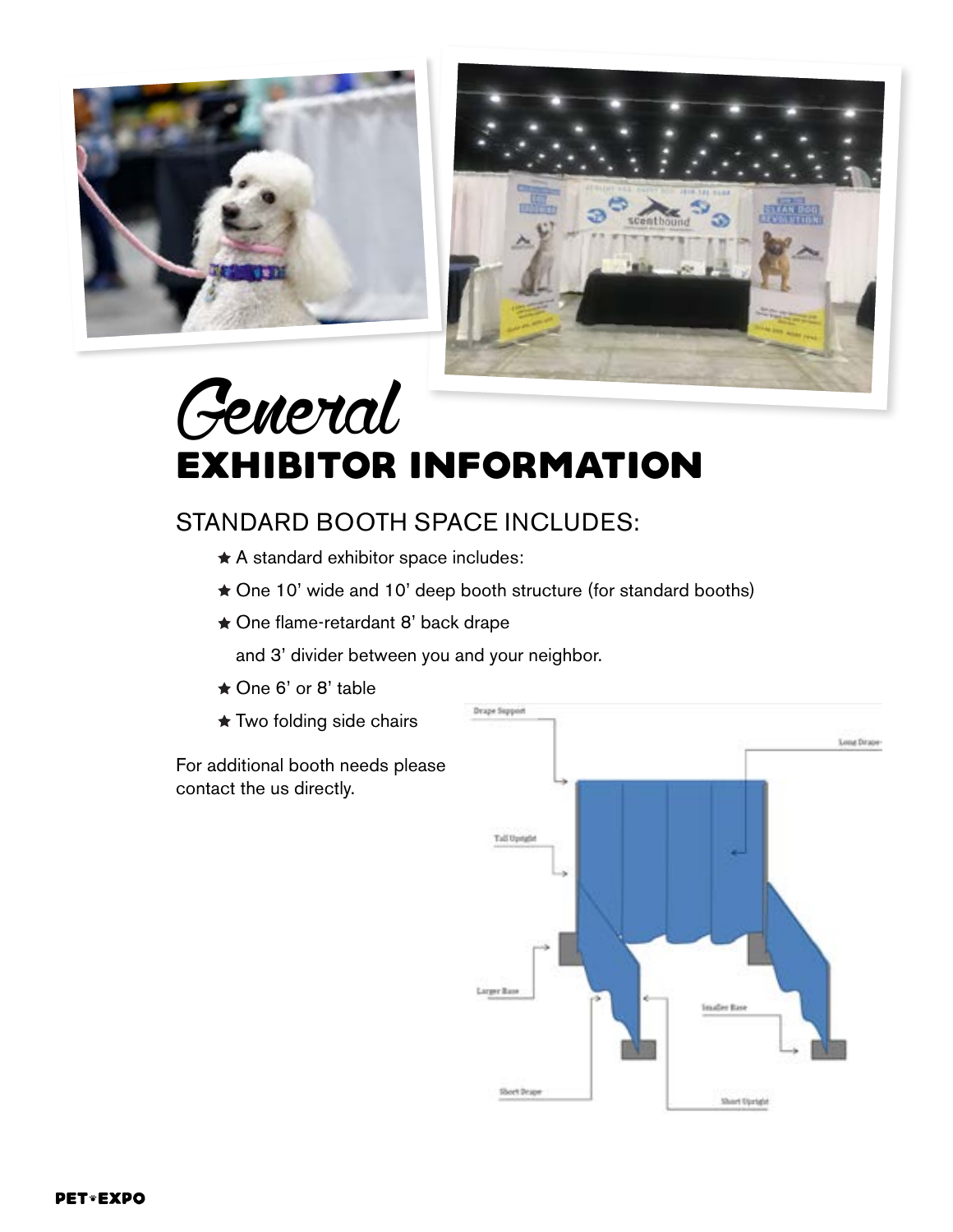Exhibitor Notes

PLEASE NOTE: We will not have dollies for loan. The facility is large so if you have a lot of items to unload, please bring your own dolly or cart for loading and unloading.

#### SHOW PROGRAM

The show program includes all the exhibitor names and locations, a map of the show floor, as well as the full schedule of events and activities at the event. The program will be available as a downloadable PDF from the homepage of the events webpage the starting the weekend of the event.

#### Check In

If you have not arrived and checked in with event management by10:30 AM on Saturday, your booth space may be subject to forfeit for a variety of reasons. Please notify a staff member prior to the event if you are unable to make it by those times listed for Saturday. Please note: Once we have removed a forfeited booth from the floor plan we will be unable to reconfigure any booth space and you will be placed in an open booth space if available.

#### OFFICIAL SERVICE PROVIDERS

Nail trimming, low-cost vaccinations, and micro-chipping on-site may only be performed by the official sponsors of those services. If you are not the official sponsor of a publicly-advertised sponsored service, you may not provide that service at the event. If you have any questions about what these services include or need clarification, please don't hesitate to ask a member of our events team.

#### TEMPORARY STRUCTURES, VEHICLES, AND FIRE REGULATIONS

Temporary exterior tents, canopies and membrane structures are permitted at the per Fire Marshal regulations and any covered spaces are permitted. Tents are permitted but must be no larger than 10 x 10 per booth space.

Any automobile/motor vehicle displays are subject to the approval of the Fire Marshall. Such displays must maintain fuel tanks at ¼ full, have locked fuel caps, a disconnected battery, and cannot obstruct aisles or exit-ways. Our events team will walk you through this process if you plan to have a vehicle at the event as part of your exhibitor space.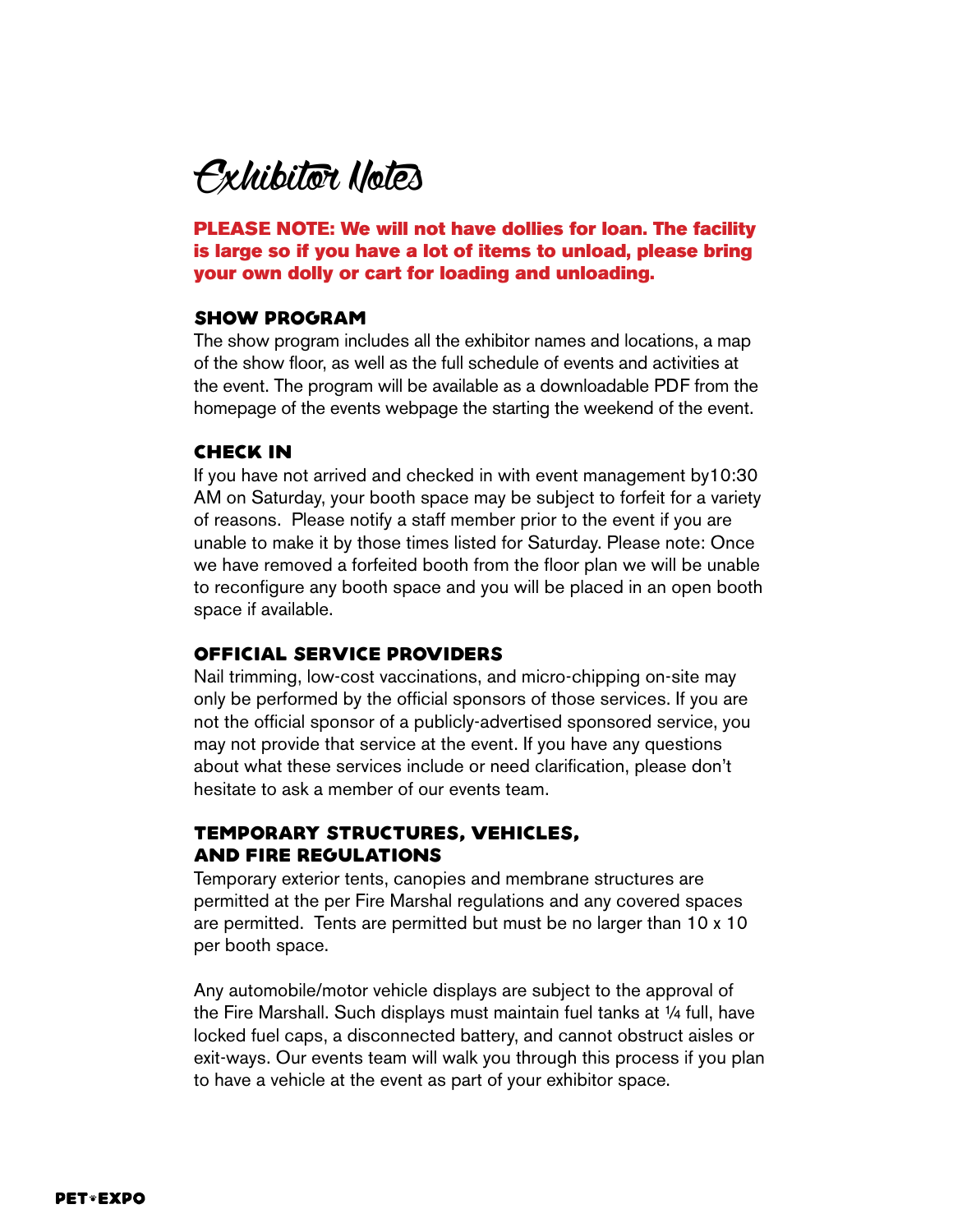# General GUIDELINES FOR DISPLAYS AND EXHIBITIONS:

- 1. Exhibit layout plans must be submitted to the Venues Event Team and to the Fire Marshal for approval prior to distribution of printed floor plans to exhibitors, and sale of booths. Event Managers will coordinate approval. Floor plans must provide adequate aisle space and must not prevent access to fire exits, fire hose cabinets, fire alarm pull stations or concession stands. Displays shall not reduce the passageway to the main entrance. Floor plans must be submitted for approval no later than thirty (30) days prior to loading. Any revision to an approved floor plan must be marked and re-submitted to the Event Manager for approval of the Fire Marshal.
- 2. Any booth of 750 square feet or more must have a minimum of two exits as far from each other as possible and may not be covered.
- **3. Displays with any type of cover, i.e., tents, buildings, awnings, etc. are not permitted. Tent frames are permitted without covers.**
- 4. Electrical equipment is to be installed, operated and maintained in a manner which does not create a hazard to life or property. All equipment must be UL approved. Two prong outlets and cords are not permitted at the venue.
- 5. The following items may not be used without prior written approval of the Fire Marshal's Office:
	- a. Display or storage of liquid, propane, gas (LPG)
	- b. Flammable or combustible liquids
	- c. Flammable gas d. Cotton, hay, paper, straw, moss, split bamboo, wood chips, etc. e. Welding or cutting equipment for demonstration purposes
	- f. Gas-fired appliances for demonstration purposes
	- g. Salamander heaters
	- h. Lit candles or lanterns for demonstration purposes
	- i. Compressed gas cylinders. If approved for use, cylinders are to be firmly secured in an upright position
- 6. Display of automobile/motor vehicles and other motorized equipment:
	- a. There is to be no more than five gallons of fuel or 1/4 the capacity of the fuel tank, whichever is less.
	- b. Fuel tanks are locked and all portable tanks removed. Locking the doors will be sufficient for cars in which the gas cap cover can only be unlatched from inside.
	- c. Battery cables are to be disconnected. Batteries used to power auxiliary equipment shall be permitted to be kept in service providing an appropriate disconnect is furnished.
	- d. Ignition keys are to be removed and placed in a central location on site.
	- e. The positioning of vehicles shall be subject to approval of the Fire Marshal's Office.
	- f. Vehicle operation will be limited to brief parade-type displays specifically approved by the Fire Marshal's Office.
	- g. Vehicles, boats and similar exhibited products having over 100 square feet of roofed area are to have a working smoke detector.
	- h. Re-fueling or removal of fuel from vehicles on the premises is prohibited.
	- i. Appropriate protection must be placed under the vehicle to protect the carpet/floor in the event of fluid leaks.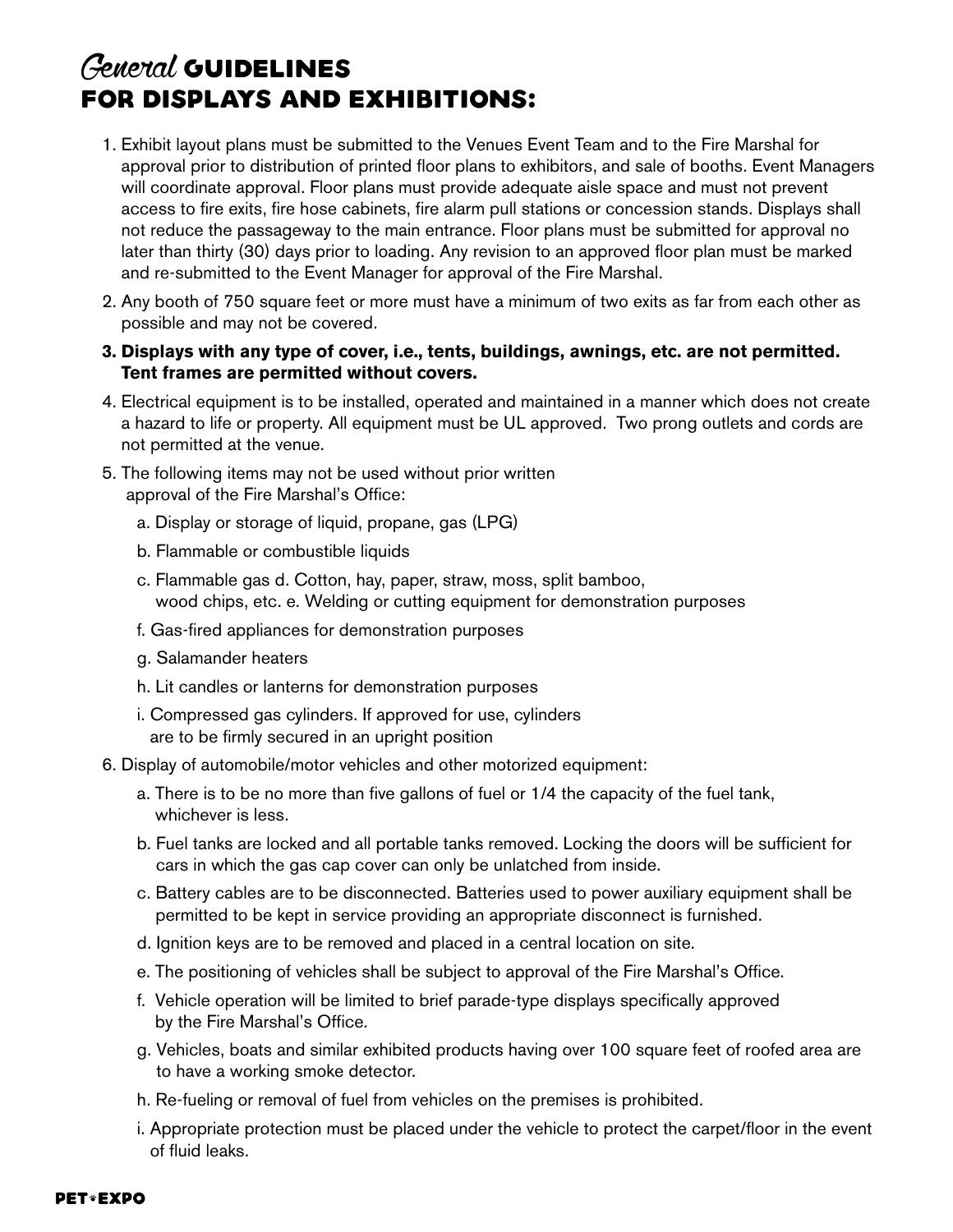



Burning candles and other open flame devices are not permitted in exhibit booths.

#### OPEN FLAMES, FIRE AND BURNING ON PREMISES:

- 1. Flame torches are not permitted.
- 2. Open-flame decorative devices shall comply with abovereferenced Candles policy 6a-c.
- 3. Class I and Class II liquids and LP-gas shall not be used.
- 4. Open flames from lanterns, kerosene heaters, and gas-fired heaters are prohibited.
- 5. When in the opinion of the Fire Marshal, adequate safeguards have been taken; participants in ceremonies are allowed to carry hand-held items (i.e. candlelight services, unity candles).
- 6. Fog/smoke machine usage is restricted to water-based chemicals. Written approval must be obtained from the Event Manager.





Helium in ANY form is prohibited at the event this includes helium tanks and balloons. This is a safety issue, in addition to the fact that we will be charged a large fine (which we'd have to pass along to you) for any helium balloons that have to be retrieved from areas, etc.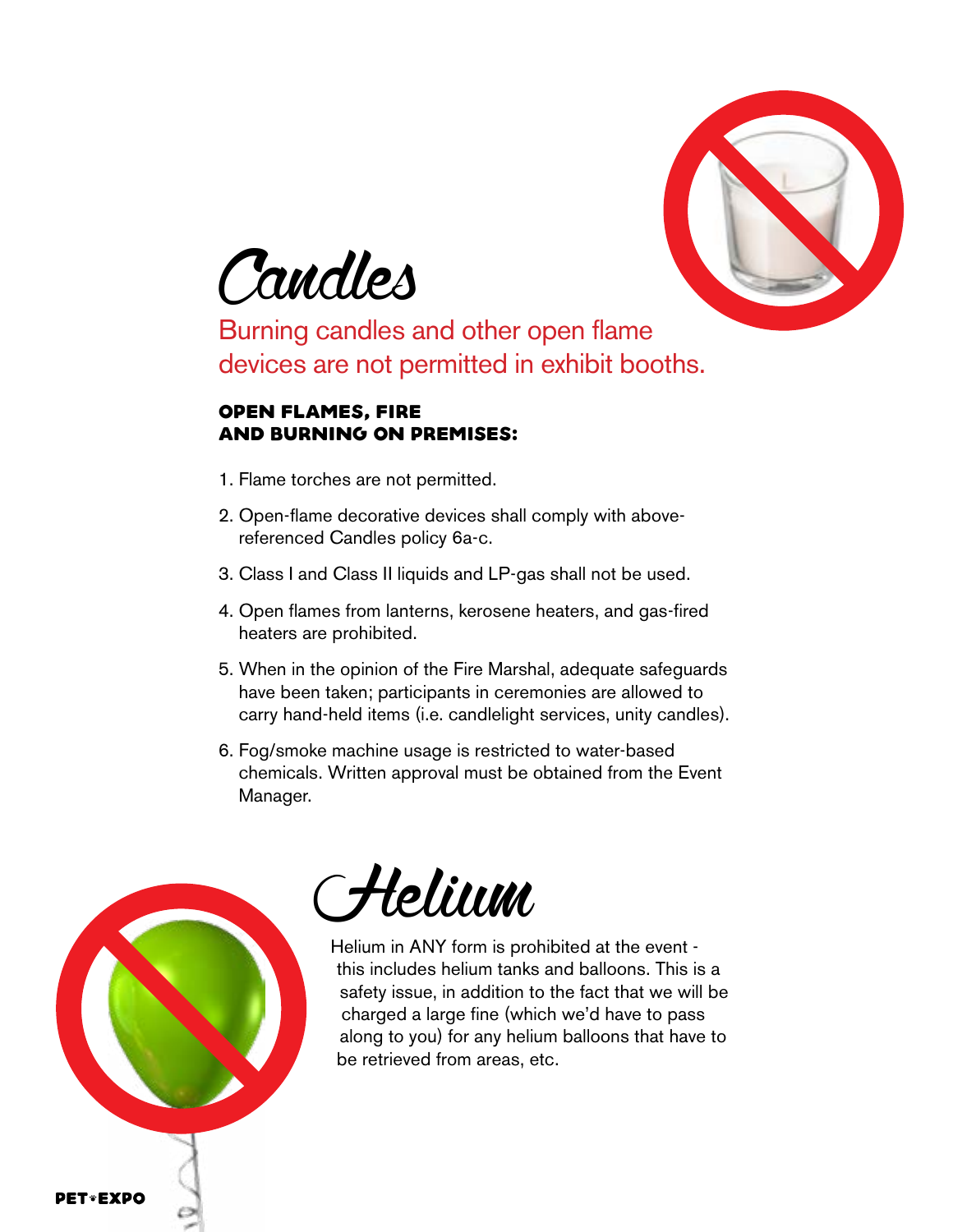

# PARADE of<br>RESCUED PETS

# ATTENTION RESCUE ORGANIZATION!

You are invited to participate in this special opportunity to introduce your adoptable animals to the entire Pet Expo attendee community. The Rescue Pet Parade takes place on the Entertainment Stage. Please fill out this form below and find the entertainment stage to coordinate exact times. We keep this flexible and will cater to your needs.

We encourage you to take advantage of this opportunity to help drive adoptions. Highlighted pets can also be photographed and promoted on our social page during the event.

# Adoptable Pet Introduction:

(Please arrive at the Entertainment Stage approximately 3 minutes prior to the start time.)

RESCUE GROUP NAME AND BOOTH #:

ADOPTABLE PET NAME AND ESTIMATED AGE:

BREED & GENDER

A CUTE FACT OR INTERESTING BIT OF TRIVIA TO SHARE WITH THE AUDIENCE:

If you'd like your adoptable pets highlighted on our social media platforms prior to or during the event send this information and a photo to our social media coordinator Christine, Christine@peteventpros.com.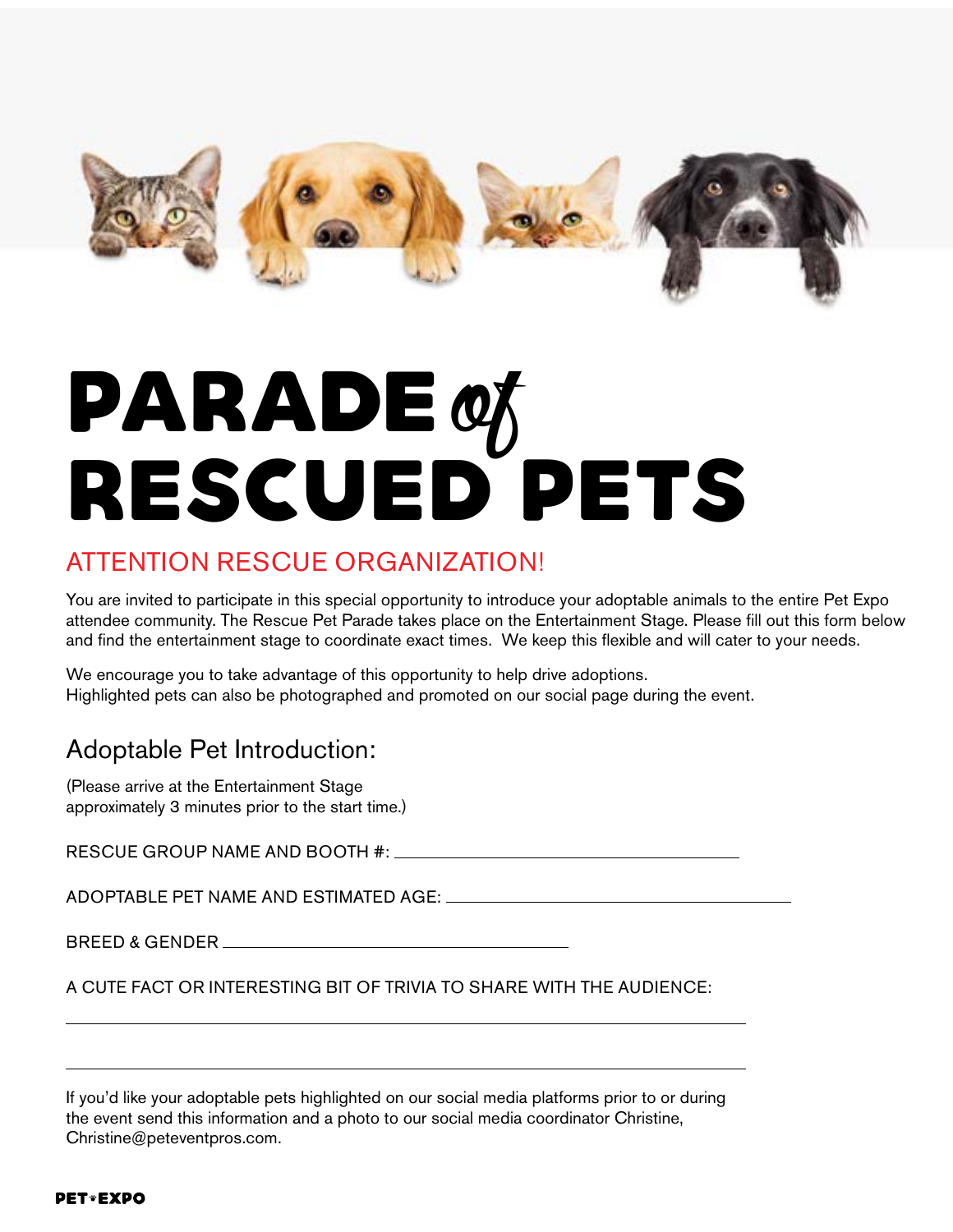# SERVICE ANIMALS, Pet Rules **&** REGULATIONS

#### SERVICE ANIMALS

According to the DOJ, service animals are an extension of the person who has a disability and, as such, are not seen as animals \*or\* pets. Also known as avoidance training, aversive or aversion training is the act of associating a negative experience with an action you do not want an animal to perform. Aversion training methods often rely on fear, intimidation and/or surprise to enforce certain behaviors in a pet and can be mild or extreme.

Strictly speaking, "service animals" are defined as dogs, or miniature horses, who are individually trained to do work or perform tasks for people with disabilities. However, we, as Pet Event Professionals, recognize any animal as a "service animal" who is individually trained to do work or perform tasks for people with disabilities and welcome them into all of our events.

A service animal is viewed as an extension of their handler, as such, our typical animal procedures and policies do not apply to service animals; those attending with a service animal will not need to complete a pet waiver or provide proof of immunizations.

However, under ADA guidelines, service animals must be harnessed, leashed, or tethered, unless these devices interfere with the service animal's work or the individual's disability prevents using these devices. In that case, the service animal's owner must maintain control of the animal through voice, signal or other effective controls.

#### SERVICE ANIMAL PRODUCTS FOR SALE

Please note that we prohibit the retail sale of any items related to service animal certification documents, service animal identification (ID) cards, service animal vests or any other service animal-designating or identifying item. This policy is strictly enforced and there are no exceptions.

Federal law states that purchasing service animal ID items for any animal that has not been trained by a professional service animal trainer or knowingly identifying a personal pet as a service animal is criminal; the penalties can range from a small fine to thousands of dollars and from a few days in jail up to a year or more in prison, depending on how and where the offense is committed.

Since federal law and ADA guidelines prohibit us from requesting proof of any service animal's certification, there is no way to legally verify (outside of a court of law) that a service animal is legitimately an animal trained to assist a person with a disability. As a result, there is no way to screen potential customers who might be legally able to purchase such items at one of our events. Thank you in advance for understanding.

#### AVERSIVE TRAINING TOOLS, METHODS

Please note that there is a ban in place at the event against any type of \*aversive training devices and/or methods. Pet trainers nor behaviorists (or any other type of exhibitor), may not sell or demonstrate pinch collars, bark collars, choke collars or electronic/remote/electric/shock collars at any time (this also includes Invisible Fence-type pet containment products). This includes providing informational materials for trainers or training services if these products or services are not the focus of your company or organization. i.e. an exhibitor may be a doggy daycare but offer training services occasionally. If the trainer associated with these services used aversive techniques, you may not advertise or promote those services at the event.

Any animals attending the event with an exhibitor, rescue or accompanying any volunteers working within an exhibitor booth are prohibited from wearing any aversive devices as well.

 There are no exceptions to this policy and it is strictly enforced. If you have any questions about our stance on aversives, please don't hesitate to contact us and we'll be happy to provide further information.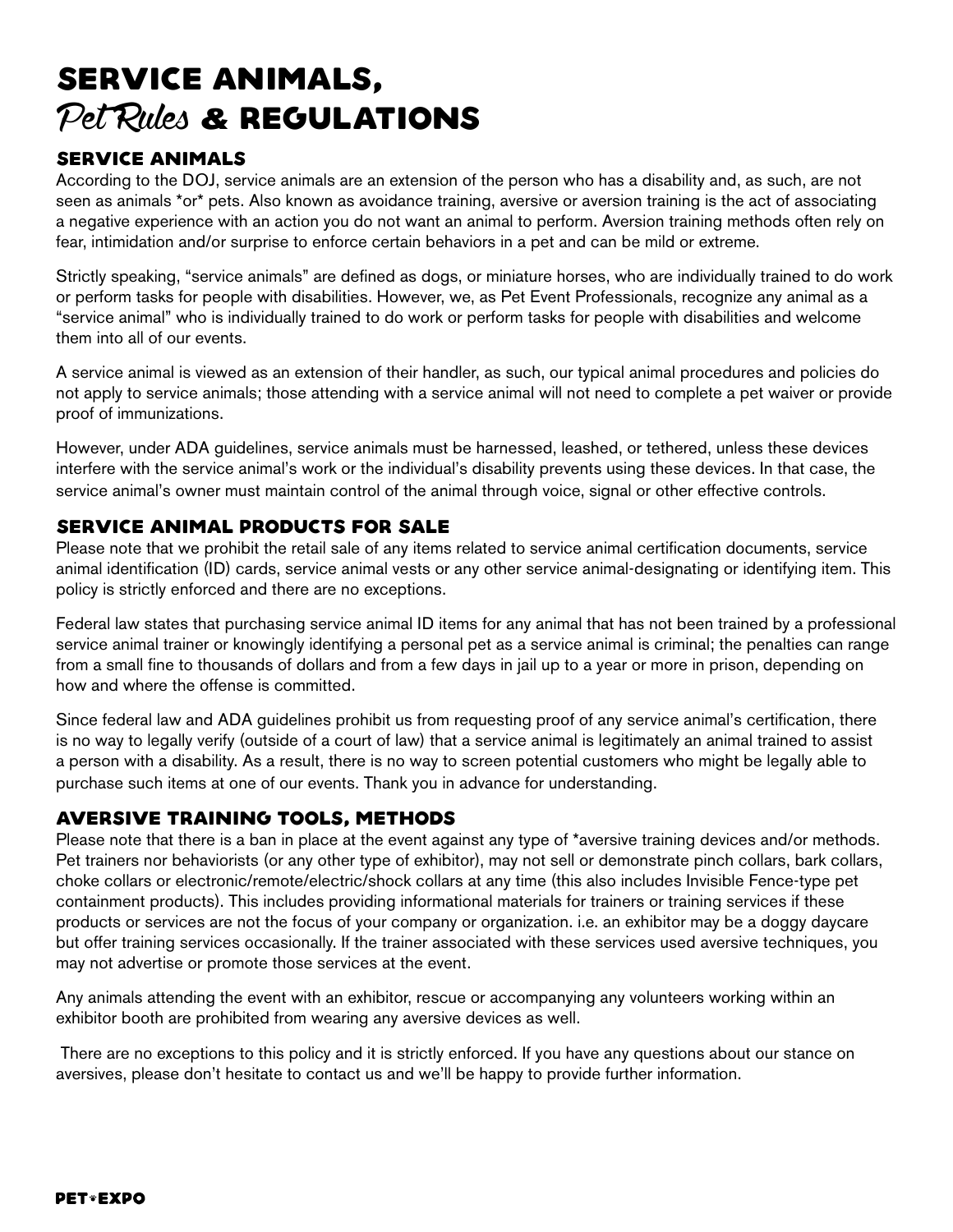

# GUIDELINES FOR ANIMALS

Important: these guidelines refer to any pet(s) attending the event under your care and control - whether he/she is your personal pet companion or one who's available for adoption.

As you may know, we always allow our exhibitors and the general public to bring pets to each of our events (with select stipulations). However, what you may \*not\* know is that a number of the venues where our events are held across the country make exceptions for us alone as a result of our strict pet guidelines and our six year track record of safety oversight, event team training, emergency procedures, vaccination/ waiver requirements and veterinary-grade hygienic waste cleanup policies.

It's this track record which has allowed us to facilitate more than 30,000 on-site pet adoptions at our events since 2009 (this doesn't include applications for adoptions completed after the event or by nonprofits which require home visits and reference checks); there are no words that could possibly express our gratitude to those who make adoptions like these possible and we're incredibly proud to host our events in the communities we serve.

With that said, if you plan to bring any pet(s) to the event - whether he/she is your personal pet companion or one who's available for adoption - we urge you to please make careful note of the rules and regulations below to ensure a smooth experience for us all.

Our guidelines, which are designed to maintain a safe environment for each and every person and pet, are what helps ensure our continuing ability to support the adoption efforts (and community outreach) which are so desperately needed by our participating non-profits.

We anticipate large crowds at this event - and by "large crowds," we're referring to both pets AND people. Please bring pets along only if they are well-behaved, non-aggressive and don't get stressedout in crowded, stimulating and noisy situations. At this event, there will be hundreds of other animals (including birds, reptiles and other pets which may excite or frighten another animal), small children who often move quickly and unpredictably, individuals in motorized wheelchairs and other people from all walks of life. Your pets will be exposed to dogs barking, people speaking loudly on microphones, crowds clapping and attendees cheering. You know your pet(s) best, so please use your best judgment to make sure that any animals in your care aren't unduly stressed.

However, in the event that any of the pets in your care can get stressed or overwhelmed, we've set aside a private quiet area for exhibitor pets (both personal pets or adoptable animals) to decompress in a non-stimulating and quiet environment. Any member of our events team can direct you to this area (See map for reference). There are also pet potty areas and watering stations located throughout the event areas, both indoors and outside. Please note that there will a private pet potty area and watering station exclusively for exhibitor animals. (See map for reference)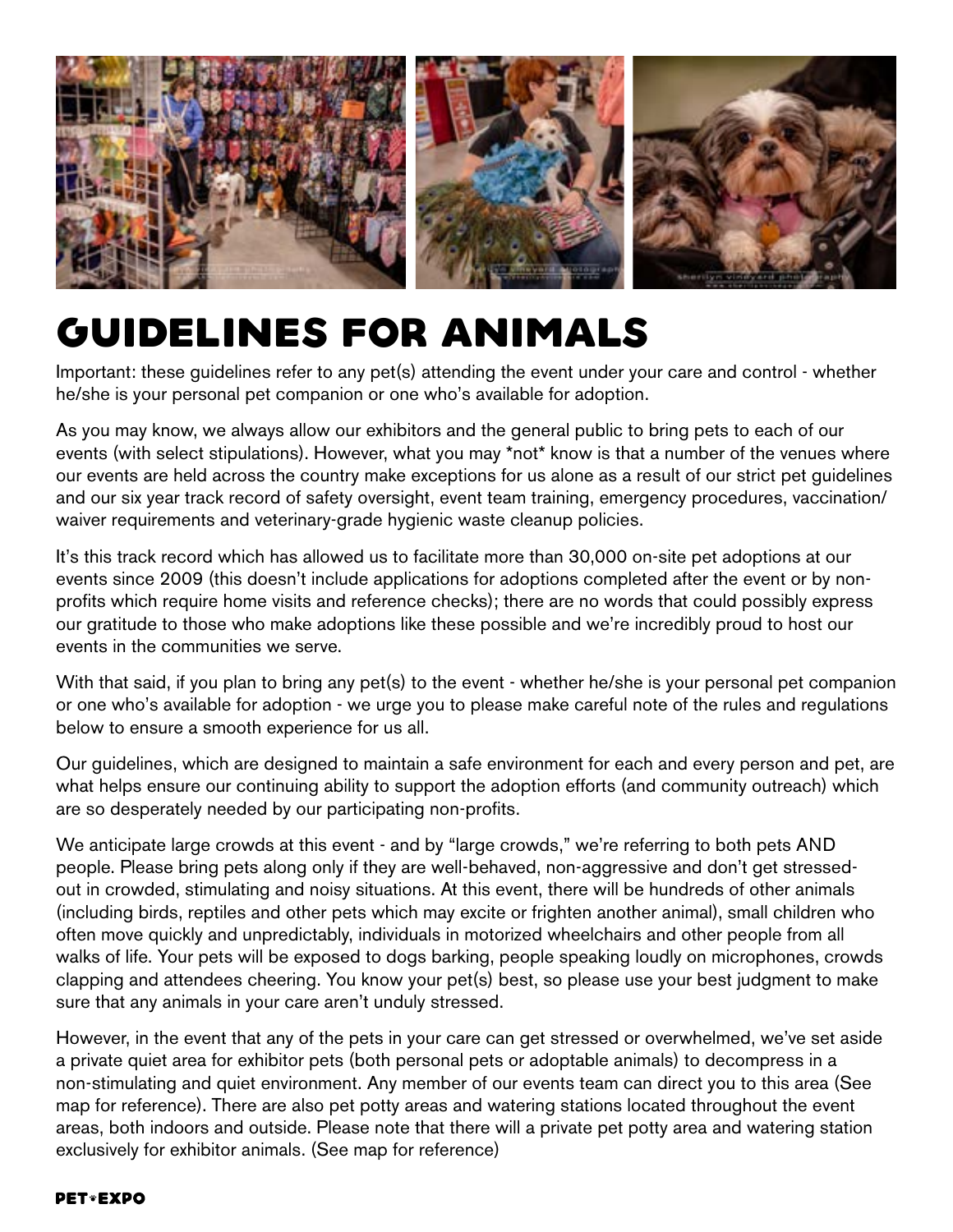# RULES **&** REGULATIONS FOR ATTENDING THE EVENT WITH ANY ANIMAL(S)

In order for an exhibitor or non-profit to bring any animal to the event - whether he/she is your personal pet companion or one who's available for adoption - we must be provided with the following:

1. **A \*PET WAIVER FORM SIGNED BY AN AUTHORIZED REPRESENTATIVE** of the exhibiting business, non-profit or organization who's duly authorized to accept responsibility for any animals under the exhibitor's care and control. In the case of a personal pet attending with an exhibitor, the pet waiver must be signed by the pet's legal guardian.

\* Any rescues or non-profits planning to bring multiple adoptable animals only need to complete one pet waiver form; simply provide us with a copy of your current adoption procedures, along with an itemized list of the animals attending the event and their individual images with records attached to the waiver.

2. **A COPY OF EACH ANIMAL'S PROOF OF AGE-APPROPRIATE IMMUNIZATIONS TO INCLUDE A PHOTO** of the associated pet attached to the signed waiver. By "age-appropriate," we mean that we don't expect that a 12-week-old puppy will have been vaccinated against rabies yet. In addition, we only require proof of immunizations for dogs, cats, cattle and horses; all other animal species (such as birds, reptiles, etc.) are

We recognize that the issue of vaccinating healthy pets can be controversial to those who choose not to vaccinate; our requirements are dictated by the Department of Public Health (DPH) and our own insurance requirements - this is not intended to be a public statement for \*or\* against the immunization of pets or people. Core vaccines are commonly considered vital to all pets based on risk of exposure, severity of disease and/or transmissible to humans and it's this fact that underscores our vaccine requirements.

**FOR DOGS**, we require documentation for these age-appropriate core vaccines: canine parvovirus, distemper, canine hepatitis and rabies. While we don't require non-core vaccines such as those that protect against Bordetella bronchiseptica, Borrelia burgdorferi and Leptospira bacteria, we do urge all dogs who participate in any public activities with other dogs be vaccinated against Bordetella bronchiseptica, an extremely contagious respiratory infection commonly known as "kennel cough." Of course, you should check with your veterinarian to confirm that this vaccine would be a good fit for your particular pet(s).

**FOR CATS**, we require documentation for these age-appropriate core vaccines: panleukopenia (feline distemper), feline calicivirus, feline herpesvirus type I (rhinotracheitis) and rabies. We don't require that cats be vaccinated against the feline leukemia virus, Bordetella, Chlamydophila felis and feline immunodeficiency virus.

**FOR CATTLE**, we require that any female cattle over four months of age have proof of a Brucellosis vaccination.

**FOR HORSES**, we only require proof of age-appropriates rabies vaccines.

exempt from our vaccination requirements.

These required documents can be submitted prior to the event via email to team@peteventpros.com. If you haven't submitted the required documentation in advance, exhibitors can provide their pet's required paperwork at one of the check-in desks during load-in or at one of the information desks once the check-in desks have closed (see map for reference).

**PLEASE NOTE**: Our insurer requires that we must keep a copy of all pet waivers and related paperwork on file for a minimum of one calendar year. So if you plan to provide us with physical copies during check-in, please be aware that we'll be unable to return any document copies or photos after the event and we will not have the ability to make copies on-site.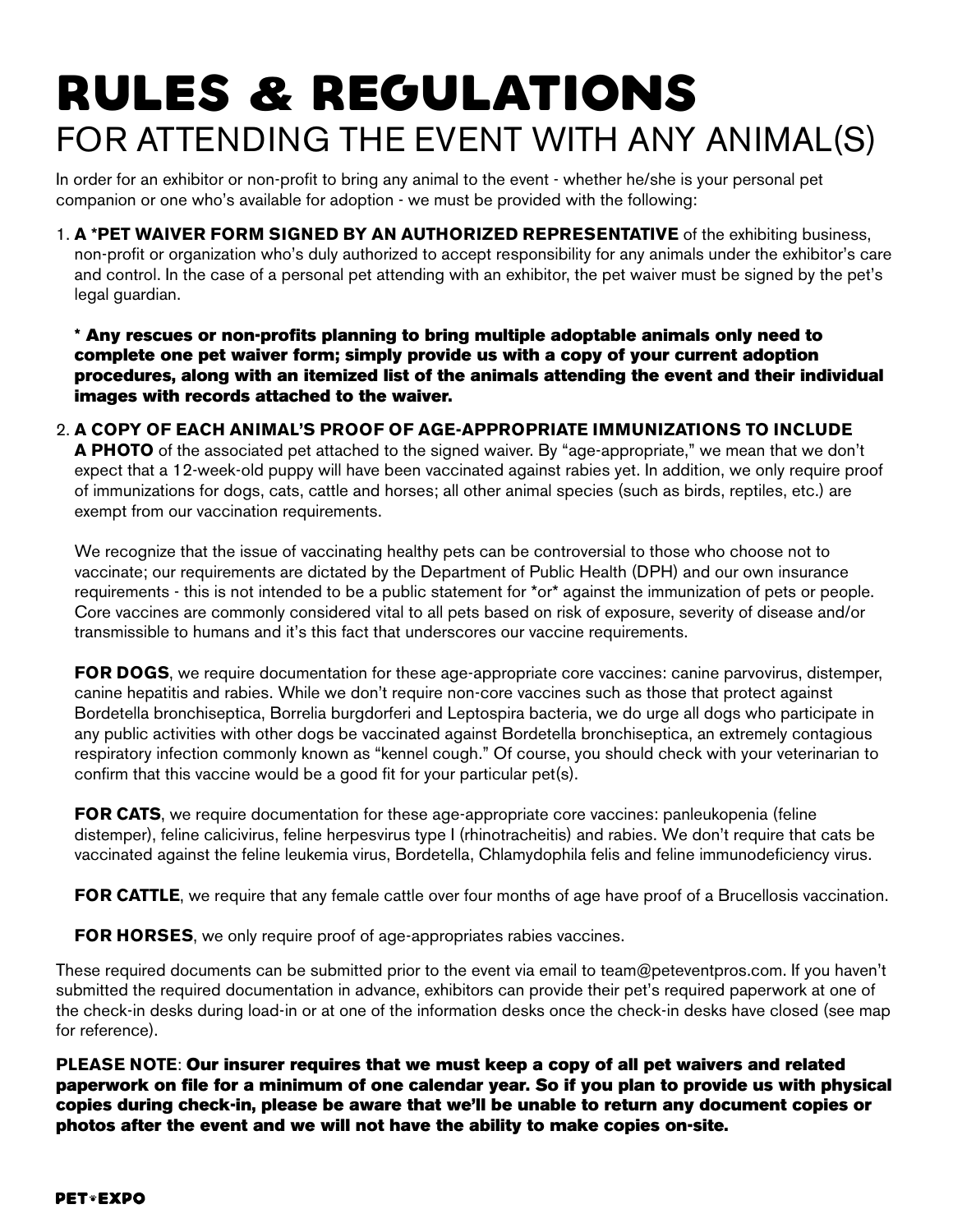#### **In terms of what can be submitted as proof of current immunizations, we accept:**

- A veterinarian-issued rabies certificate,- a city/county license application dated and signed by a veterinarian,
- A city/county license form dated and signed by a veterinarian,- a rabies tag which lists the current year (2018) with the city/county agency's phone number,
- Non-expired vial boxes or empty vials with intact labels and serial numbers (for those who selfvaccinate) with proof of purchase,
- A veterinary receipt which itemizes a payment for immunizations and includes the pet's name and basic description (i.e. male, black mixed breed, estimated DOB 4-1-2012),
- Adoption paperwork which confirms an immunization date (only applicable for personal pets accompanying an exhibitor; a non-profit may not submit its own self-generated adoption paperwork),
- A legible Brucellosis vaccination tattoo (applies to cattle only),
- Serological titer results issued from a veterinary clinic,
- A veterinarian-signed and dated application for rabies exemption with details, or
- A state-issued certificate of rabies exemption with details.

All veterinarians and veterinary clinics referenced here must have a current license to practice veterinary medicine/ be in active practice, be in good standing with their local municipality and the American Veterinary Medical Association (AVMA), and must be located within the United States or its Territories.

#### 3. **ADHERENCE TO THE RULES, REGULATIONS AND GUIDELINES DETAILED BELOW.**

We require pets coming from a shelter or other rescue environment - meaning those who are newly rescued with undocumented and unknown medical histories - to have been vaccinated and in the rescue's care for more than 14 days prior to the event; this is to ensure that an adoptable pet has adequate time for vaccinations to come in effective and to make sure that symptoms of parvovirus or distemper haven't developed after possible exposure in an unknown environment.

All pets must be older than eight weeks of age; all puppies and kittens (and any other mammals requiring vaccinations per local ordinances) must have had a minimum of one set of boosters. It goes without saying that we strongly urge our rescues to severely limit any interactions with other animals, not allow puppies or kittens to drink from communal water bowls (please note that we provide individual recyclable bowls at each water station) or use common pet potty areas. We also recommend limiting such young animals' exposure to the stimulation of the event, allowing them to spend time in the dedicated quiet area detailed above for every X-minutes spent at your organization's booth space. We also recommend using these guidelines if bringing an elderly pet to the event.

Further, in consideration of the health and welfare of new animal mothers, mammals who've recently given birth and are still actively nursing any offspring may not attend the event; not only could the event cause undue stress to such a new mother, but we will not provide a means (albeit unintentional and however unlikely) in which a new mother could potentially introduce a possible contagion to her babies, having been exposed to one at the event.

Pets in heat or "in season" are prohibited from attending the event.

Any pets adopted at the event must be spayed or neutered or, if unaltered, must remain in the rescue group's care until spay/neuter procedures have been completed. If there are extenuating circumstances related to a specific animal (such as a medical issue), please discuss this with a member of our events team. Spay/neuter adoption deposits or vouchers/certificates cannot be utilized as a substitution for this requirement.

All animals must remain under the complete care and control of their guardian for the duration of the event. Dogs and other applicable pets must be on a fixed lead no longer than six feet in length at all times; "flexi" or flexible leads are expressly prohibited, even if used in a locked position. Any other animals must be in a wagon, stroller, crate, cage, carrier or other means of humane and comfortable secure containment at the event. At no time should any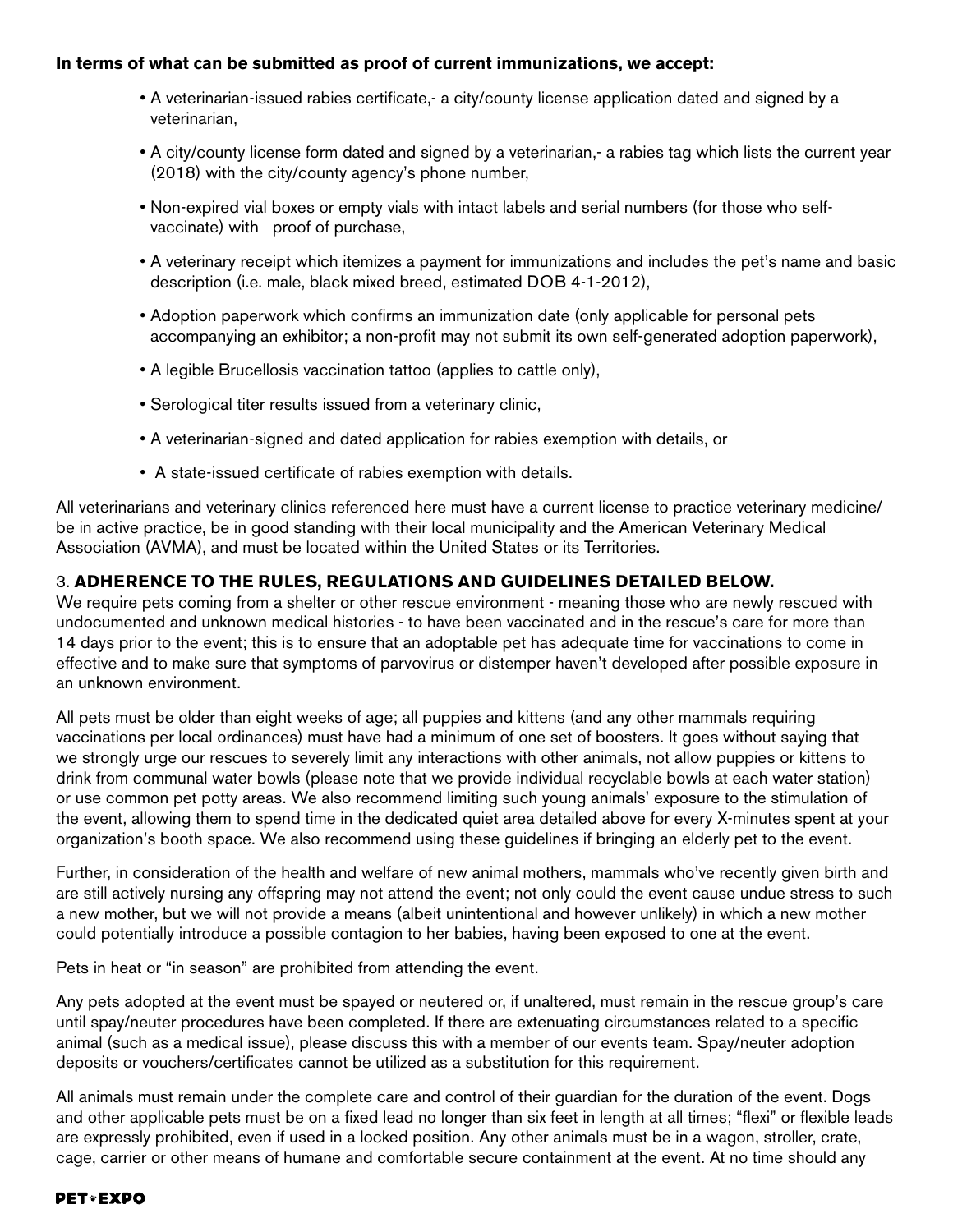animal be off-lead or out of containment without strict guardian supervision and is only permissible on a case-bycase basis when extenuating circumstances allow (i.e. during a canine agility demonstration).

Additional free space for adoptable animals will be available in the Petfinder.com Mega-Adoption Area. Choosing this extra space is always on a first-come, first-serve basis at our events and the space is limited, however, we've implemented new steps to make sure that the process for securing the extra space is fair for everyone. Please see our check-in staff during set-up to demarcate your group's spot in this area; any space must be chalked out and specifically designated for your non-profit by a member of our events team in order to confirm the space. If a member of our events team has not outlined and confirmed your chosen space in this area during check-in, we will not consider the space to be yours. (Please note that this extra space is strictly for adoptable animals to meet and greet potential pet parents and may not be used for rescue group fundraising, items for sale, kissing booths, games, prize giveaways, raffles, etc.)

All rescues - or other non-profits with adoptable pets - must adhere to their current adoption policies at the event. For example, a rescue group which normally requires veterinary references and home visits before approving an adoption application may not alter their policies to allow on-site adoptions just for the event. Based on the location for the expo we must adhere to any laws regarding restriction on pets and animals. As a result some pets will not be allowed to attend the event with any of our exhibitors. Please, check your local regulations and restrictions on pets to find out more.

No animals of any kind can be sold at the show, with the exception of 501c3 rescue-group-based pet adoptions. In addition, we prohibit the promotion, marketing or display of any materials which may advertise - either directly or indirectly - possible animal sales or breeding programs for profit.

Our events prohibit the participation of animal dealers, pet wholesalers, pet breeders, laboratory animal dealers, laboratory animal breeders, animal brokers, animal auction operators, promoters that offer animal prizes, exotic animal dealers, suppliers of animal specimens (whether from animals dead or alive), retail pet stores which sells exotic birds, puppies or kittens, dealers in a non-regulated species, transporters of non-regulated species, roadside zoos, petting zoos, entertainment companies that exploit animals, animal-fighting ventures (whether staged or real), rodeos, circuses which utilize captive animals, shows of non-regulated animals, cosmetic companies that test on animals, travel-related companies which include sport or canned-hunting expeditions as part of their offerings, animal rights groups which utilize illegal actions and violence to further their cause(s), organizations, businesses, members of the media or other groups working in direct opposition to our company platforms (such as educating about and opposing Breed Specific Legislation (BSL) or eliminating and outlawing the use of aversives in animal training or pet behavioral therapy) and other companies or organizations which we feel are in direct contradiction to our mission as a company, and which exploit or abuse animals and undermine the general interests of the local and national animal welfare community. We cannot allow the promotion, marketing, or display of any materials which may advertise - either directly or indirectly - any of the above prohibited types of entities.

Also, in the unlikely event that there were to be a bite or similar issue involving an animal under your care and control, we recommend that you have copies of your certificate of general liability insurance, your business license, proof of non-profit status and federal or state registration (as applicable) available on hand.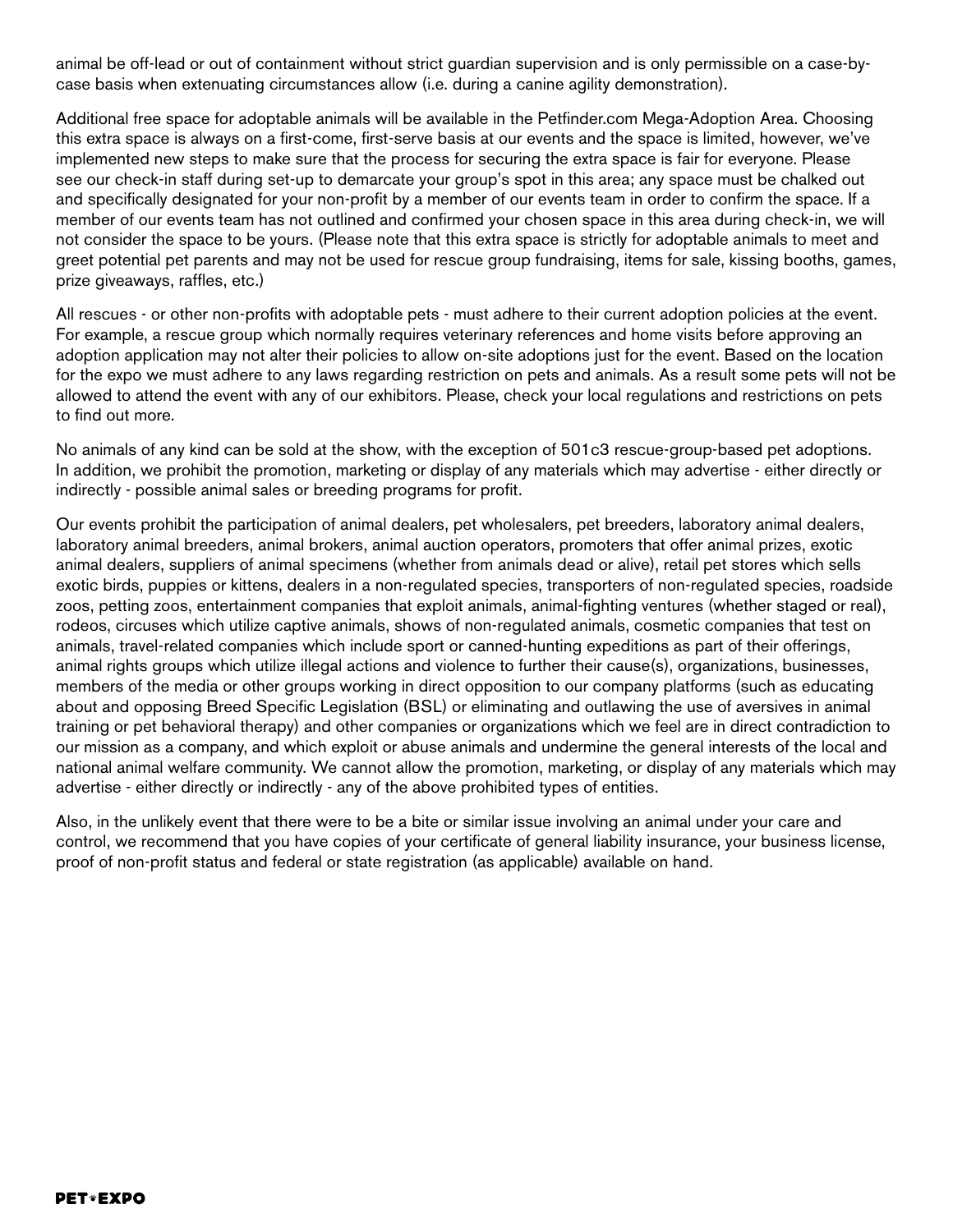

Red Roof

# HOST HOTEL PARTNER

Pet Event Attendees & Exhibitors

# **SAVE 15%**

at **over 500** Red Roof locations Visit **redroof.com** or call **800.RED.ROOF** and use **VP#621995** to receive your discount.

### [BOOK NOW](https://www.redroof.com/partners/amazing_pet_expos/)

Restrictions may apply based on availability. Not valid with any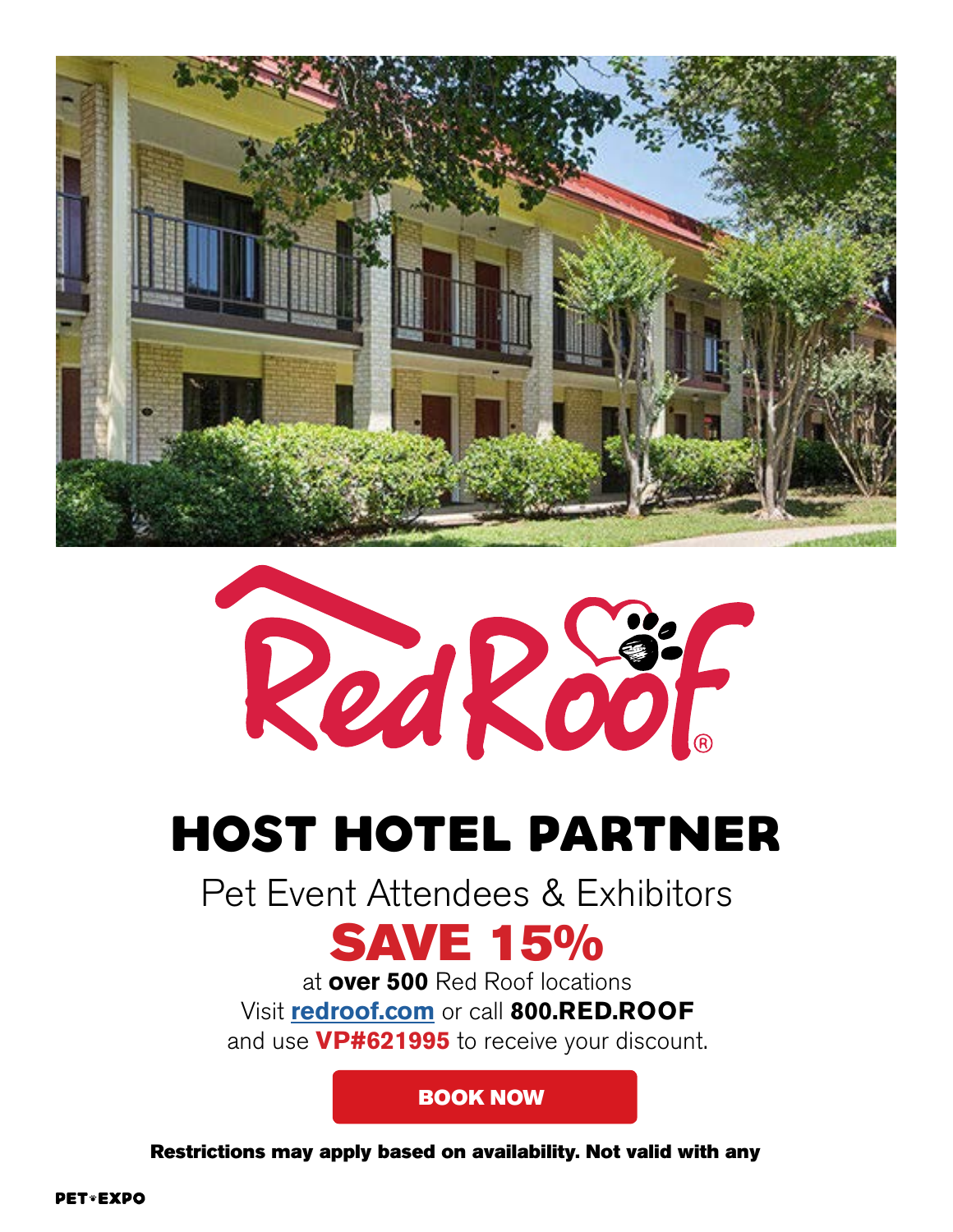



# HOST HOTEL PARTNER

There are 3 Red Roof Inn properties within the Greater St. Louis area.

 Red Roof Inn St. Louis – St. Charles (2.5 miles from the Convention Center) 2010 ZUMBEHL ROAD, SAINT CHARLES, MO 63303 (636) 947-7770

 Red Roof Inn St. Louis – Westport (8.6 miles from the Convention Center) 11837 LACKLAND ROAD, SAINT LOUIS, MO 63146 (314) 991-4900

> Red Roof PLUS+ St Louis – Forest Park/Hampton Avenue (21.6 miles from the Convention Center)

5823 WILSON AVENUE, SAINT LOUIS, MO 63110 (314) 645-0101

Book online at [HERE](https://www.redroof.com/deals/partner/amazing_pet_expos) or call 1-800-RED-ROOF (1-800-733-7663) use VP#621995 to book your stay.

\*Some black-out dates may apply. May not be combined with other discounts or offers. Subject to availability at participating properties.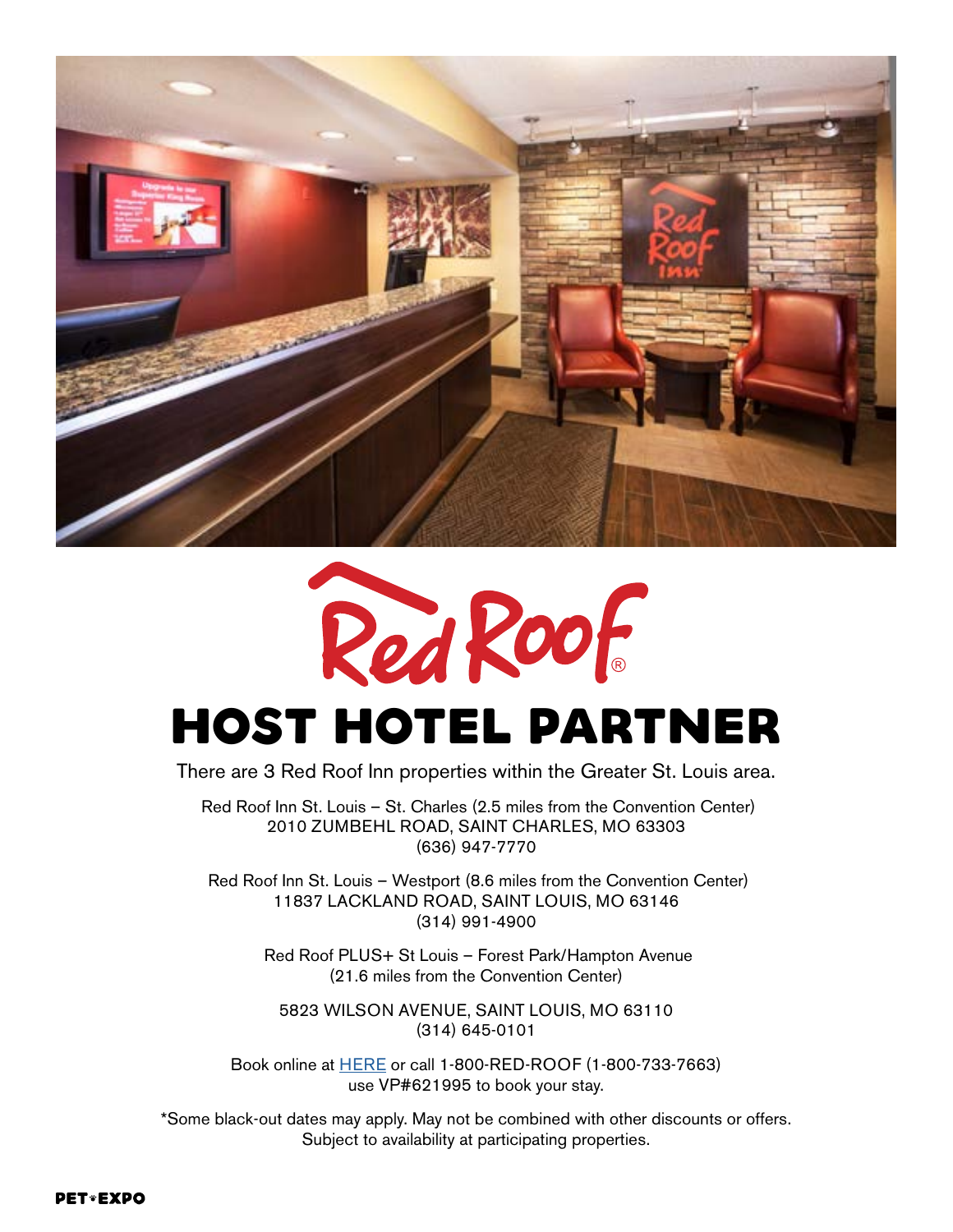# Prizes & Prize Packages Needed LET'S MAKE A TRADE



## **Unique Opportunity**

As a valued exhibitor, we would like to offer your organization a unique and fun **opportunity** to **increase exposure**!

## **Contests at Events**

The contest stage is packed with exciting and fun competitions throughout the event including popular events such as Pet Talent. Pet Costumes, Pet Guardian Musical Chairs, etc. And we are asking that you help reward the winners with a promotional gift or two.

## **How to get in on it**

If you are interested in this additional exposure for your organization and your booth please bring your items to the information desk on Friday during set-up or on Saturday morning prior to the show.

## **In Return...**

In return for your generous gifts **we will announce your name/ brand on the stage or course for the activity** that the prize is awarded for. Be sure to include a business card or brochure with the gift so that everyone knows who it's from!

## **Bright Ideas**

Excellent gift ideas include gift certificates, treats, collars, toys, t-shirts, bags, pet food, or anything that is animal related and represents your organization!

## **Questions? Ask us anything!**

team@peteventpros.com